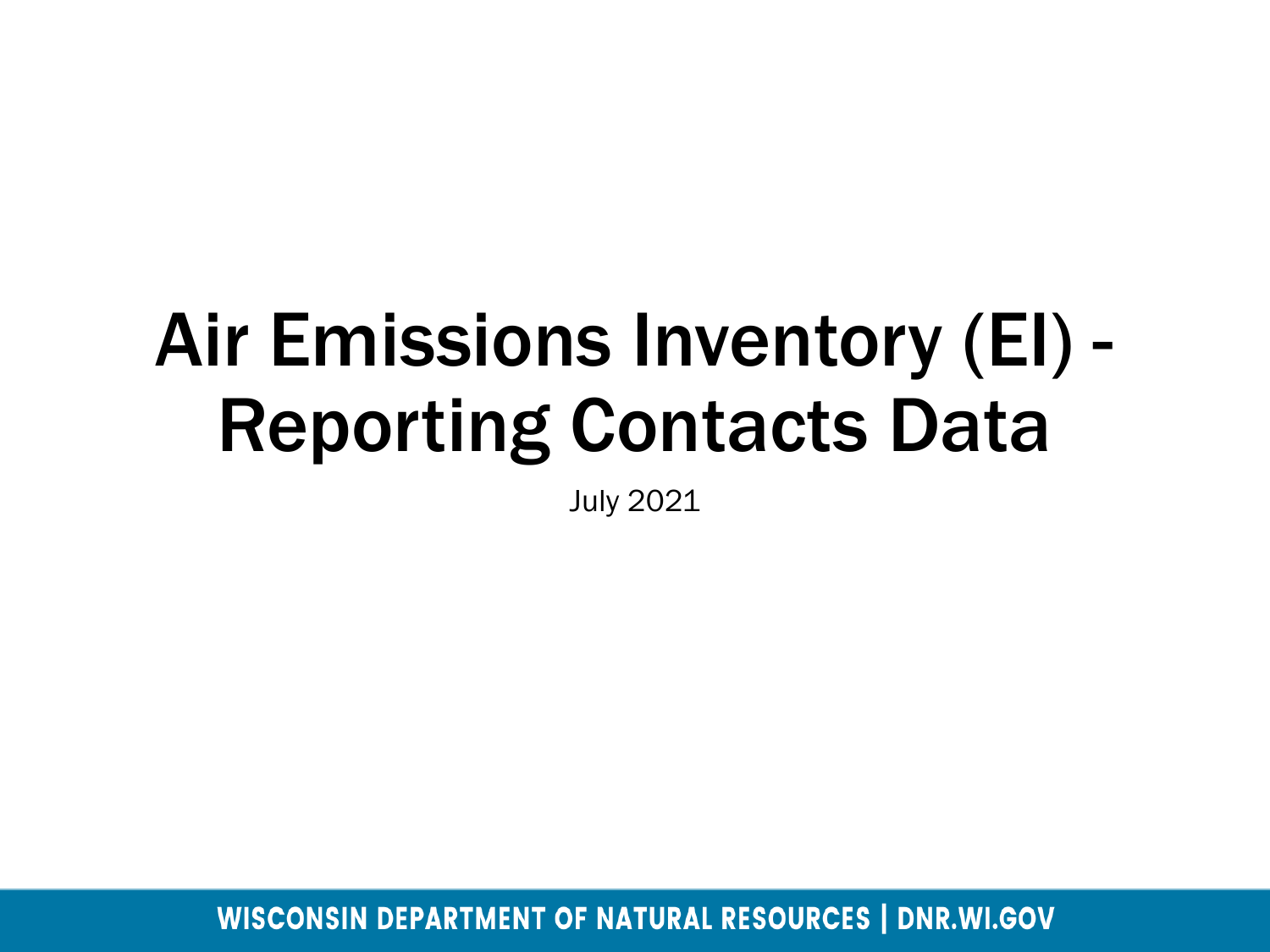## **Requirements**

- For both air emissions inventory (EI) and Under-Thresholds-Notifications (UTN), contact data must be reviewed and updated
- A Web Access Management System (WAMS) ID and air emissions inventory submittal role are required to review and report contact data. See Credentials and Access presentation for directions on how to acquire these.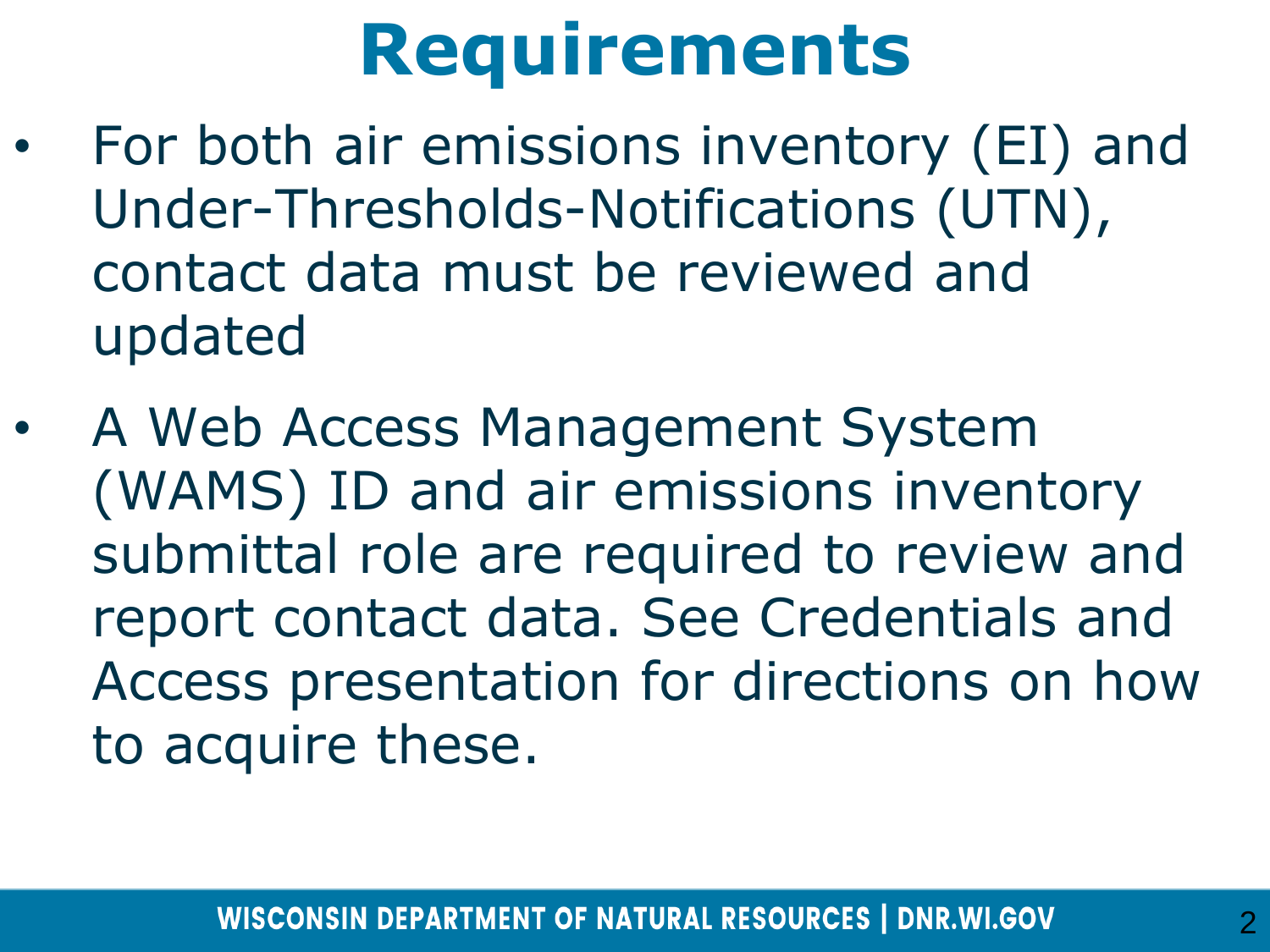### **Procedure**

1. After the WAMS account is created and the air emissions inventory submittal role is granted, access the Air Reporting System (ARS) by clicking the *LOG IN* tile on the *DNR [SWITCHBOARD](https://dnr.wisconsin.gov/topic/Switchboard)*  webpage and log in.



The DNR Switchboard is for people who need to securely log in and access forms and reporting systems which are usually related to a specific company or municipality. If you already have a Wisconsin User ID and access, you may click on "Log in" below to begin. Otherwise, you will first need to create a User ID and request access to an on-line system.

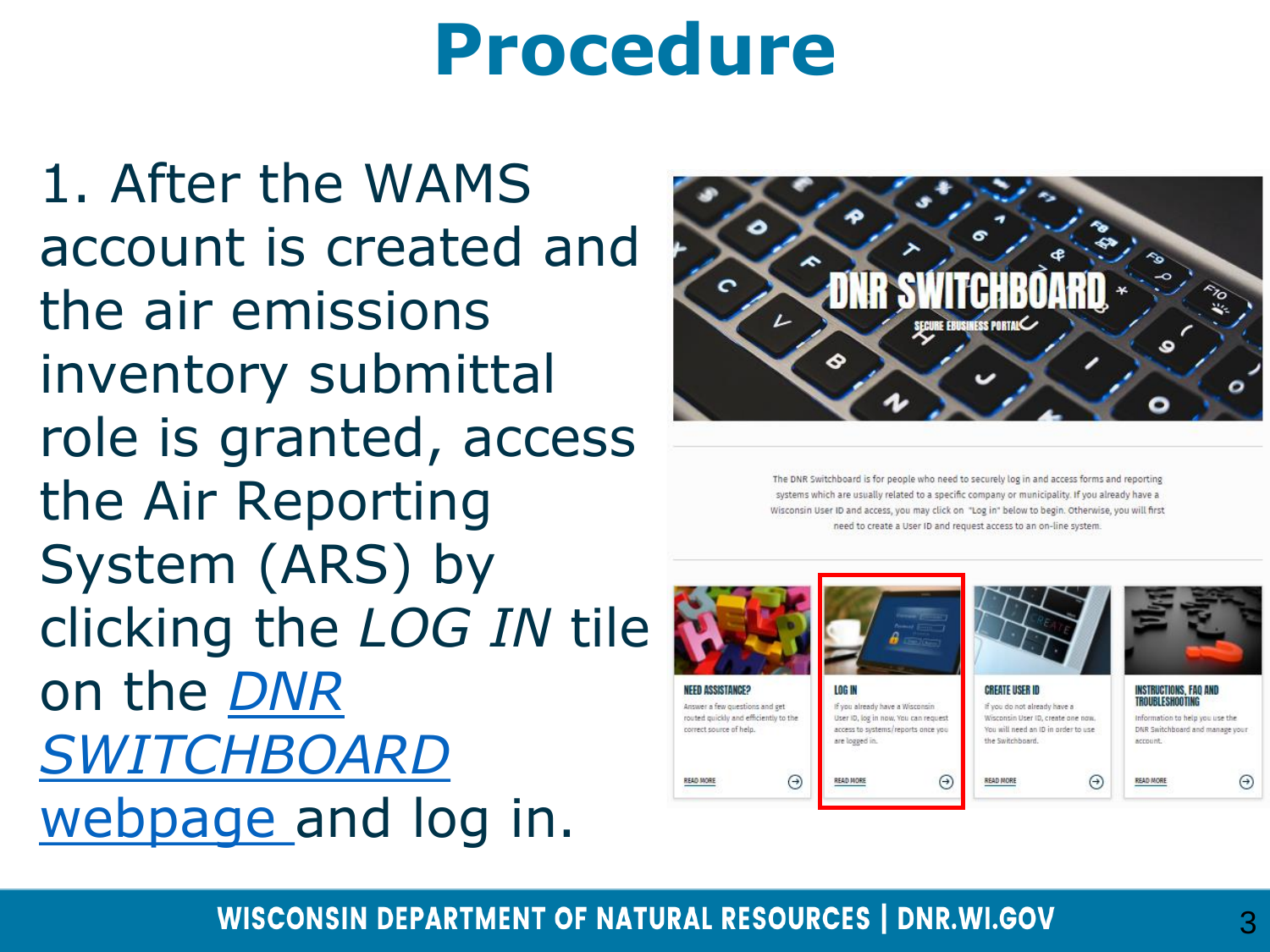### 2. On the Switchboard homepage, click *My*  Facilities & Roles in the upper right.

| VISCONSIN<br>My Facilities & Roles<br><b>Switchboard</b><br><b>Home</b>                                                                                                                                                                                                                                                                                                                                                                                                                                                                                                                                                                                            | <b>Request Access</b><br>Profile<br>Logout         |
|--------------------------------------------------------------------------------------------------------------------------------------------------------------------------------------------------------------------------------------------------------------------------------------------------------------------------------------------------------------------------------------------------------------------------------------------------------------------------------------------------------------------------------------------------------------------------------------------------------------------------------------------------------------------|----------------------------------------------------|
| Welcome Grant,<br>Click the My Facilities & Roles link to see a list of the facilities that you are assigned to and the types of<br>reports you can fill out for these facilities.<br>Click the Request Access link to add additional reports to the facilities you are assigned to, or to add new<br>facilities to your list.                                                                                                                                                                                                                                                                                                                                     | <b>ACCESS</b><br><b>FACILITIES</b><br><b>ROLES</b> |
| Click the Profile link to view and update your State of Wisconsin WAMS Profile and your DNR Switchboard<br>Profile. Please note that the account information cannot change from one user to the next, each person<br>must register their own account with the State of Wisconsin. Please keep both your State of Wisconsin<br>WAMS Profile and your DNR Switchboard Profile up to date, they are two separate systems. The WAMS<br>profile is used to verify your identity if you need to unlock your account and the Switchboard Profile is<br>used by the DNR to send you notifications.<br><b>Switchboard Resources</b><br>• Help<br>• Terms & Conditions (pdf) | <b>REQUESTS</b><br>APPROVED<br>PENDING<br>DENIED   |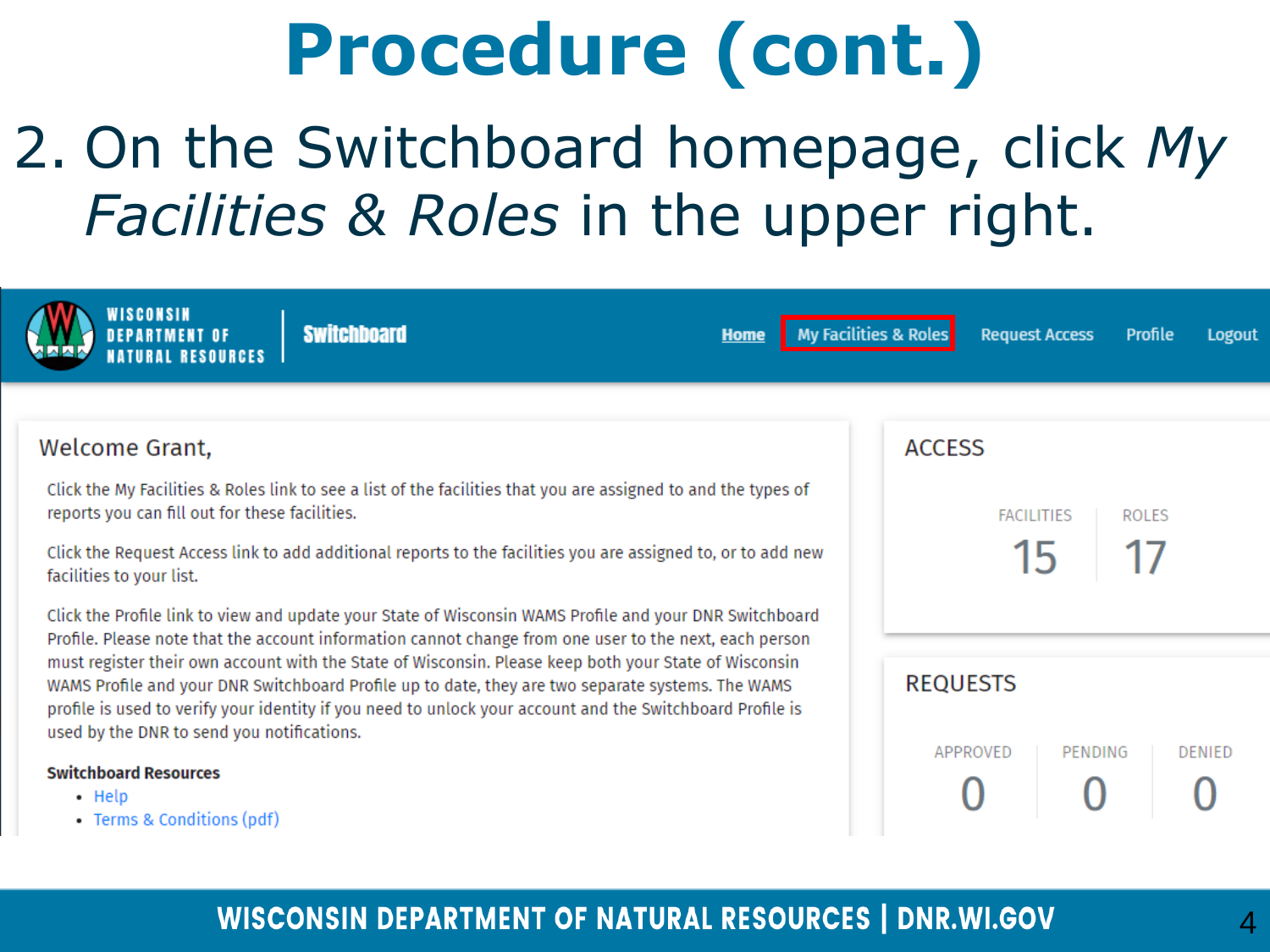### 3. Click the correct facility link.

| WISCONSIN                  | <b>DEPARTMENT OF</b><br><b>NATURAL RESOURCES  </b> | <b>Switchboard</b>       | Home | <b>My Facilities &amp; Roles</b> | <b>Request Access</b> | Profile | Logout         |
|----------------------------|----------------------------------------------------|--------------------------|------|----------------------------------|-----------------------|---------|----------------|
| <b>Approved Facilities</b> |                                                    |                          |      |                                  |                       |         |                |
| <b>Site Name</b>           |                                                    | <b>Location Address</b>  |      | <b>FID</b>                       | <b>Identifiers</b>    |         | <b>Roles</b>   |
| Ars Training #12           |                                                    | 105 Fake St, Madison, WI |      | 999999907                        |                       |         | $\boxed{1}$    |
| Ars Training #11           |                                                    | 104 Fake St, Madison, WI |      | 999999906                        |                       |         | $\boxed{1}$    |
| Ars Training #10           |                                                    | 103 Fake St, Madison, WI |      | 999999905                        |                       |         | $\boxed{1}$    |
| Ars Training #9            |                                                    | 102 Fake St, Madison, WI |      | 999999904                        |                       |         | $\overline{1}$ |
| Ars Training #8            |                                                    | 101 Fake St, Madison, WI |      | 999999903                        |                       |         | 1              |
| Ars Training #5            |                                                    |                          |      | 999999991                        |                       |         | $\vert$ 1      |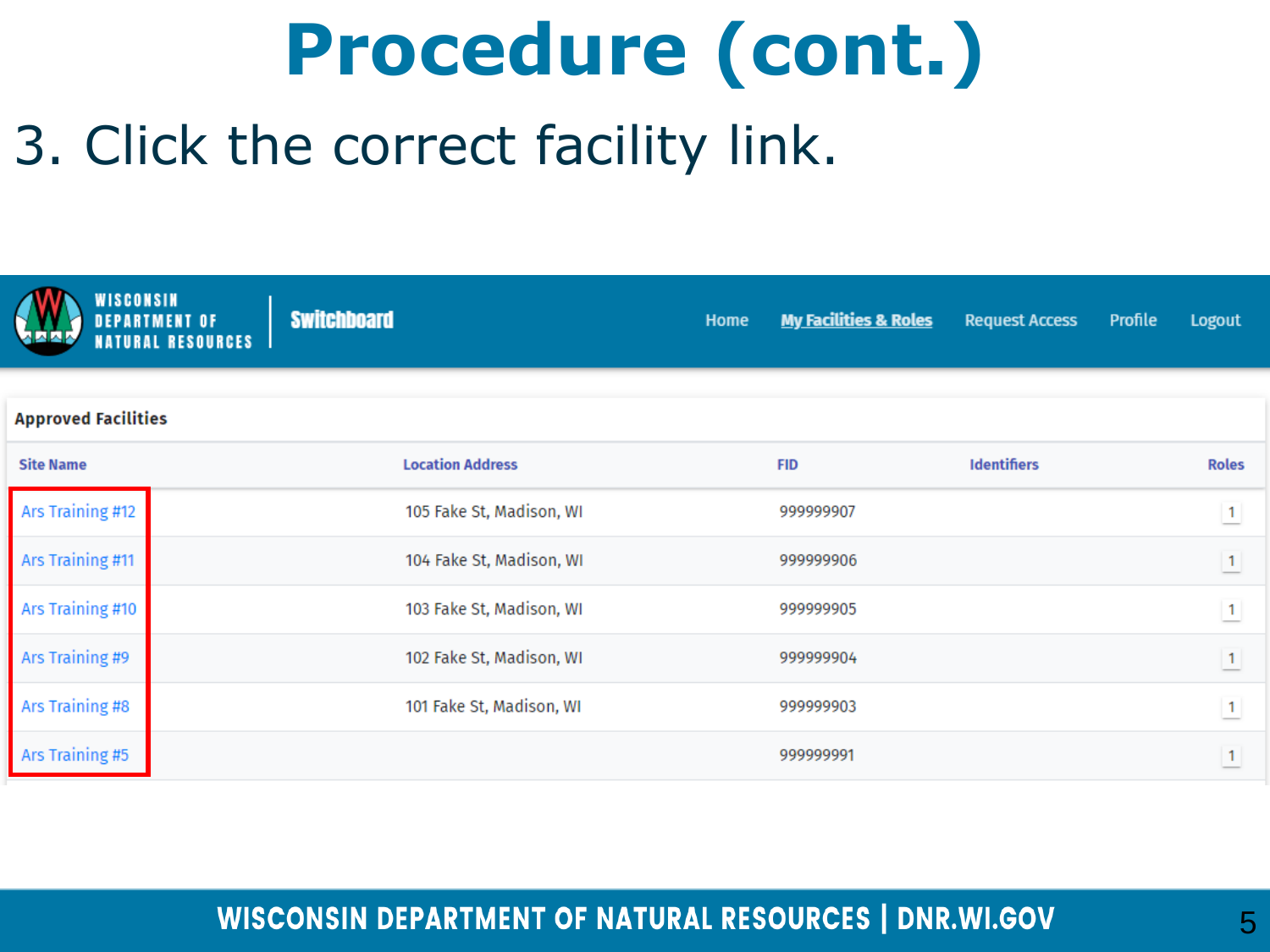### 4. Click the *Annual Air Emission Inventory* to open the Air Reporting System.

| WISCONSIN<br><b>DEPARTMENT OF</b><br><b>NATURAL RESOURCES</b> | <b>Switchboard</b> |                                                                                                                                                                                                                                | Home             |              | <b>My Facilities &amp; Roles</b> | <b>Request Access</b>                                                                                   | Profile                               | Logout |
|---------------------------------------------------------------|--------------------|--------------------------------------------------------------------------------------------------------------------------------------------------------------------------------------------------------------------------------|------------------|--------------|----------------------------------|---------------------------------------------------------------------------------------------------------|---------------------------------------|--------|
|                                                               |                    |                                                                                                                                                                                                                                |                  |              |                                  |                                                                                                         |                                       |        |
| <b>ARS TRAINING #12</b>                                       |                    |                                                                                                                                                                                                                                |                  |              |                                  |                                                                                                         | FID# 999999907                        |        |
| Address: 105 Fake St, Madison, WI Identifiers: N/A            |                    |                                                                                                                                                                                                                                |                  |              |                                  |                                                                                                         |                                       |        |
|                                                               |                    |                                                                                                                                                                                                                                |                  |              |                                  |                                                                                                         |                                       |        |
| Role                                                          |                    | <b>Description</b>                                                                                                                                                                                                             |                  |              | <b>Actions</b>                   |                                                                                                         |                                       |        |
| Air Emission Inventory Submittal                              |                    | This allows a company to report to report their annual<br>air emission information online using the Air Reporting<br>System (ARS). You need to work for a company needing<br>to report reporting emissions to get this access. |                  |              |                                  | View Facility Air Data (and Upload) <a><br/>Annual Air Emission Inventory <math>\mathbb{Z}^n</math></a> |                                       |        |
|                                                               |                    |                                                                                                                                                                                                                                |                  |              |                                  |                                                                                                         |                                       |        |
| <b>Facility Contacts</b>                                      |                    |                                                                                                                                                                                                                                |                  |              |                                  |                                                                                                         |                                       |        |
| <b>Name</b>                                                   | <b>Address</b>     |                                                                                                                                                                                                                                | <b>Phone</b>     | <b>Email</b> |                                  | <b>Roles</b>                                                                                            |                                       |        |
| <b>GRANT D HETHERINGTON</b>                                   | 535989723          | 6596 Chestnut Cir, Windsor, WI -                                                                                                                                                                                               | $(608)$ 266-1552 |              | grant.hetherington@wisconsin.gov |                                                                                                         | • Air Emission Inventory<br>Submittal |        |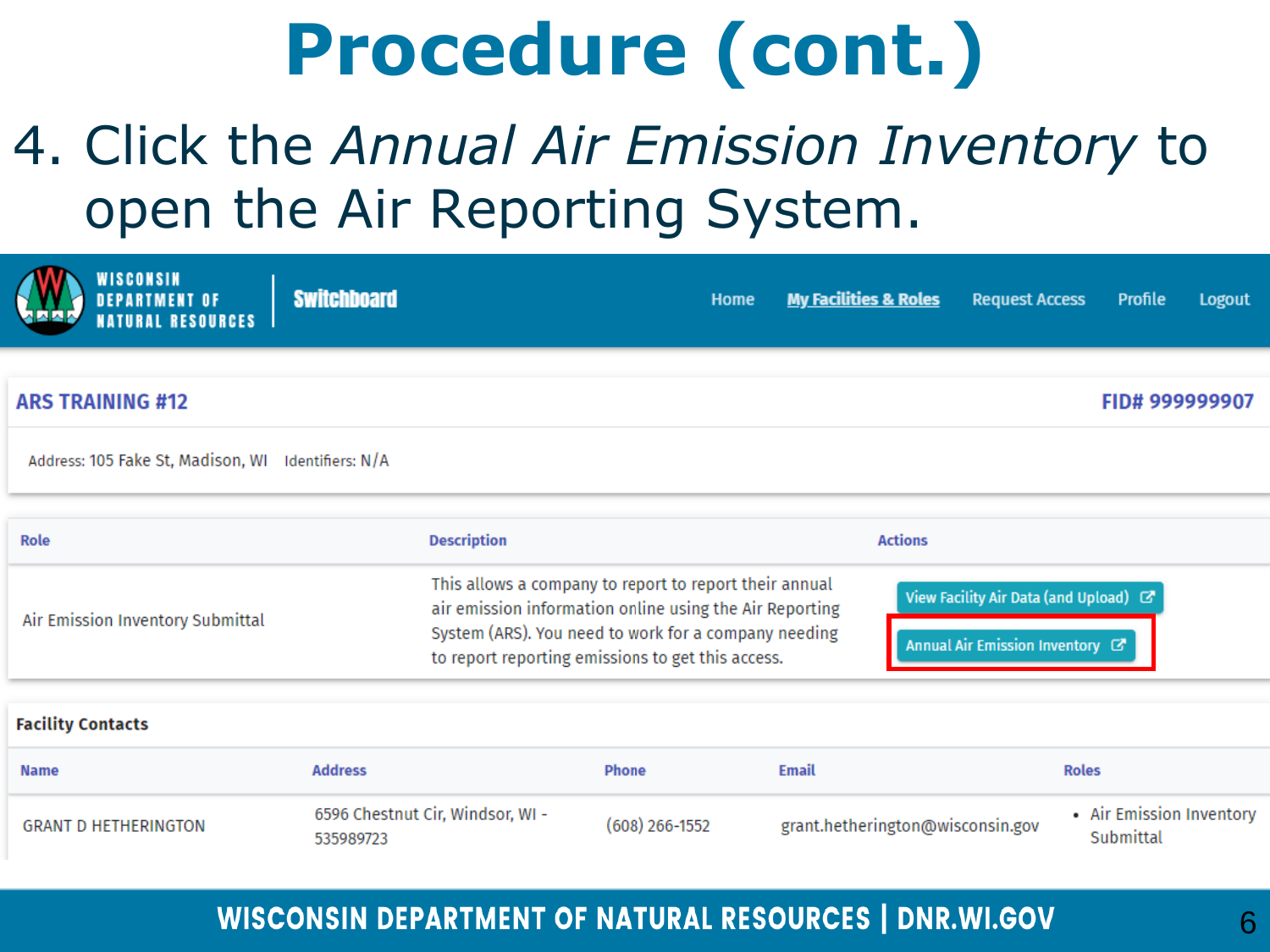## **Procedure (cont.)** 5. On the ARS home page, click *Update Contacts*.

FID: 555555550

**Air Emissions Reporting** 

**FID: 555555** 

**Back to Switchboard** 

Facility - 555555550 : AIR Test FACILITY #1 DNR Contact : Steven Bogost, (608) 264-8843 Steven.Bogost@wisconsin.gov

**Annual Reporting Home** 

**Update Facility Info** 

**Update Contacts** 

**Update Device/Process** 

**Final Check/Submit Data** 

Emissions & Billing, QA, Summary Reports, **Certification and Under-Thresholds-Notification**  $(UTN)$ 

### Air Reporting System (ARS) Home for the 2020 Air **Emissions Inventory (EI)**

#### **Air Emissions Inventory (EI) Reporting Calendar**

- . March 1, 2021 Els or Under-Thresholds-Notifications (UTNs) are due.
- April 1, 2021 Facilities notified through email that Els or UTNs are overdue.
- By May 31 2021 environmental fee statements are emailed to facilities or mailed if no email address is available.
- June 30, 2021 Environmental fees payments and certifications are due.

#### **El Reporting Basic Steps**

- 1. Review, revise and save the facility info including completion the Environmental Management System (EMS) questionnaire.
- 2. Deviaw contacts info. If changes are needed, only needed providually associated with the facility can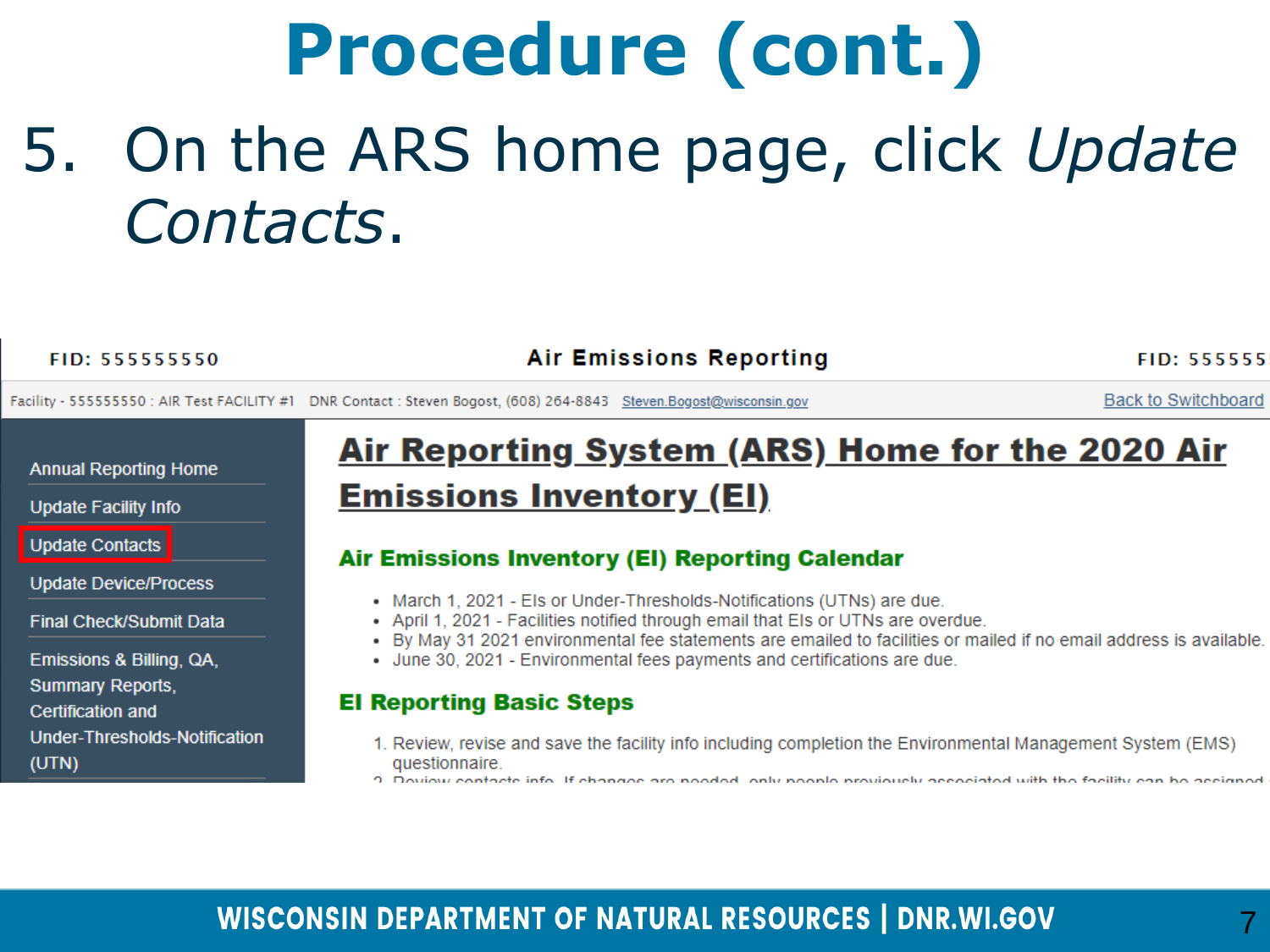6. On the *Contact Form* page, review contacts data. If no changes are required, click *Contact Information is Complete*.

### **Contact Form**

To edit a contact/role, click the circle next to the role title

| AIR CONTACT O                                                                                                      | <b>BILL CONTACT O</b>           | <b>RESP OFFICIAL</b> ©                         | <b>PERMIT CONTACT ©</b>                       |
|--------------------------------------------------------------------------------------------------------------------|---------------------------------|------------------------------------------------|-----------------------------------------------|
| PILLALAMARRI, CHAITANYA                                                                                            | Houtler, Emily                  | Matty, Randy                                   | PAVLISCAK, BARB                               |
| 9209683375<br>chaitanya.pillalamarri@wisconsin.gov emily.houtler@wisconsin.gov abc@1234.net<br>9409 LOST MEADOW RD | 6082646891<br>1101 S Webster St | Isdsd<br>201 E Washington Ave 101 S Webster St | 6082735603<br>barbara.pavliscak@wisconsin.gov |
| <b>MIDDLETON WI</b>                                                                                                | Madison WI                      | Madison WI                                     | <b>Madison WI</b>                             |

To Cancel an operation below, simply select a different option, anywhere above.

If you have any difficulty adding or updating this information, contact:

**Contact Information is Complete**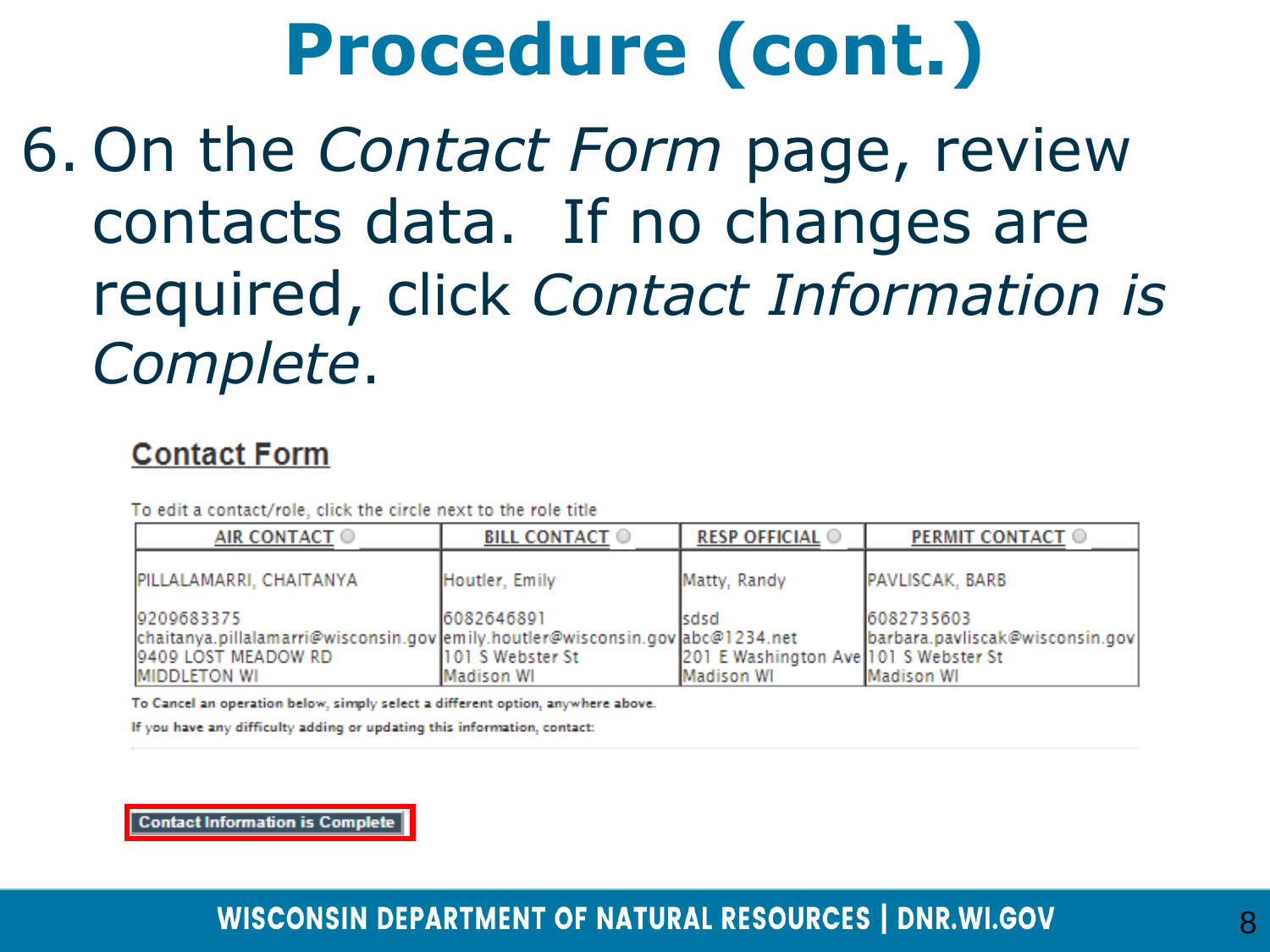- 7. If existing contact info needs to be updated:
	- a. Choose the contact.
	- b. Choose the *Correct person; wrong contact information* edit action.

#### **Contact Form**

| To edit a contact/role, click the circle next to the role title                                                   |                                             |                      |                        |                                                        |
|-------------------------------------------------------------------------------------------------------------------|---------------------------------------------|----------------------|------------------------|--------------------------------------------------------|
| AIR CONTACT <sup>O</sup>                                                                                          | <b>BILL CONTACT</b> <sup><sup>®</sup></sup> | <b>RESP OFFICIAL</b> | PERMIT CONTACT O       | <b>Edit Actions for BI</b><br>This is correct; no acti |
| PILLALAMARRI, CHAITANYA                                                                                           | LIN, SHENG-HUA                              | Bogost, Steve        | <b>PAVLISCAK, BARB</b> | $\bigcirc$ Should be same as cu                        |
| 9209683375                                                                                                        | 6082663725                                  |                      | 6082735603             | $\bigcirc$ Should be same as cu                        |
| chaitanya.pillalamarri@wisconsin.gov sheng-hua.lin@wisconsin.gov bemost@gmail.com barbara.pavliscak@wisconsin.gov |                                             |                      |                        | $\bigcirc$ Should be same as cu                        |
| 9409 LOST MEADOW RD                                                                                               | <b>625 MENDOTA CT APT 7</b>                 | 1301 4th St          | <b>PO Box 7921</b>     | $\bigcirc$ Should be a different in                    |
| <b>IMIDDLETON WI</b>                                                                                              | IMADISON WI                                 | lWaunakee WI         | Madison WI             | Correct person: wrond                                  |

#### **LL CONTACT**

- ion reg'd
- urrent AIR CONTACT shown
- **urrent RESP OFFICIAL shown**
- **urrent PERMIT CONTACT shown**
- erson
- g contact information

**#b**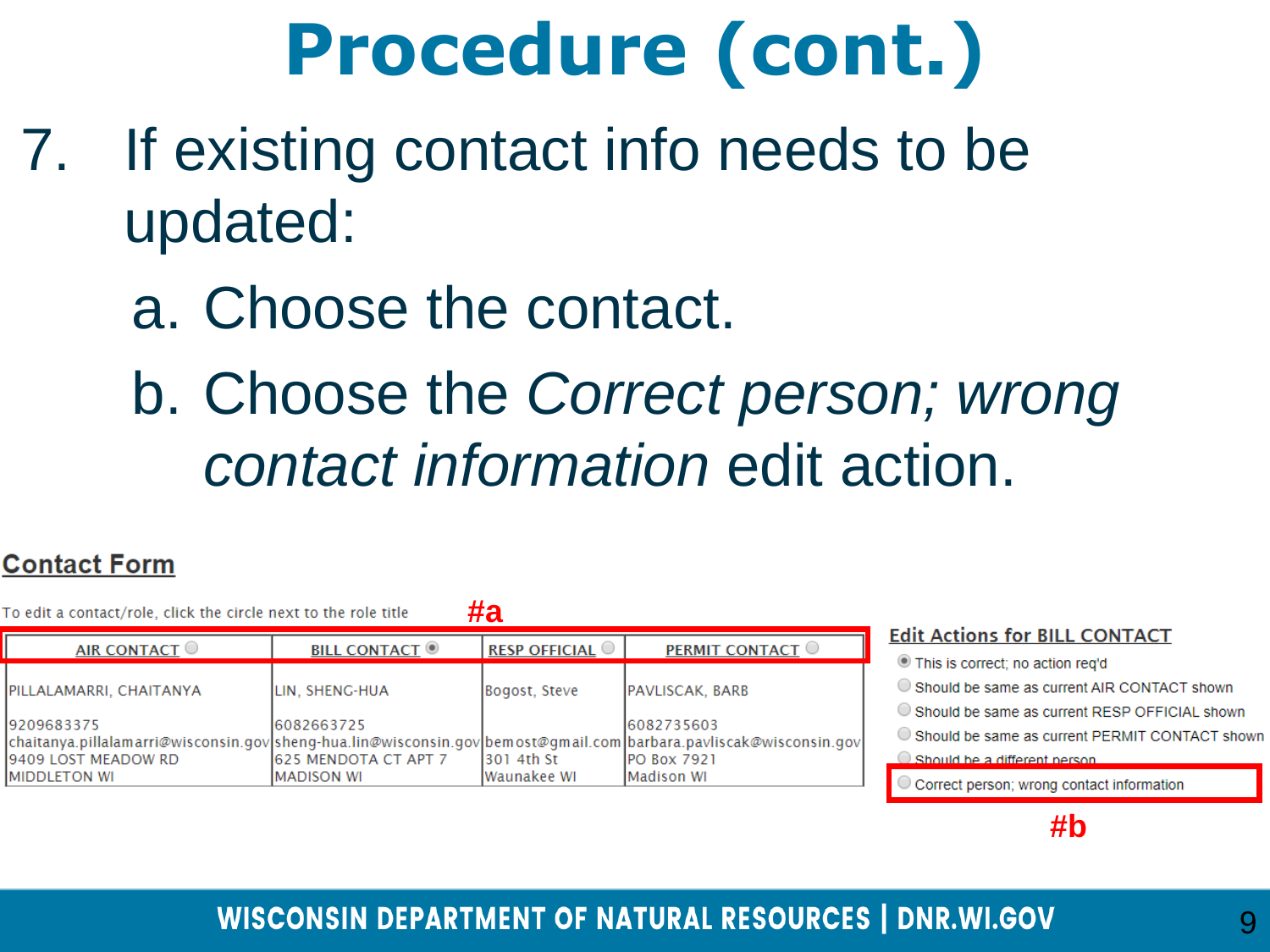### 7. c. Update info.

d. If the mailing address is unknown, click the check box.

e. Click *Save*.

#### **Contact Form**

To edit a contact/role, click the circle next to the role title

| AIR CONTACT O                                                                                                     | <b>BILL CONTACT</b> <sup><sup>®</sup></sup> | <b>RESP OFFICIAL</b> | <b>PERMIT CONTACT</b> O |
|-------------------------------------------------------------------------------------------------------------------|---------------------------------------------|----------------------|-------------------------|
| <b>PILLALAMARRI, CHAITANYA</b>                                                                                    | LIN. SHENG-HUA                              | Bogost, Steve        | <b>PAVLISCAK, BARB</b>  |
| 9209683375                                                                                                        | 6082663725                                  |                      | 6082735603              |
| chaitanya.pillalamarri@wisconsin.gov sheng-hua.lin@wisconsin.gov bemost@gmail.com barbara.pavliscak@wisconsin.gov |                                             |                      |                         |
| 9409 LOST MEADOW RD                                                                                               | 625 MENDOTA CT APT 7                        | 301 4th St           | <b>PO Box 7921</b>      |
| <b>MIDDLETON WI</b>                                                                                               | <b>IMADISON WI</b>                          | Waunakee WI          | <b>Madison WI</b>       |

To Cancel an operation below, simply select a different option, anywhere above. If you have any difficulty adding or updating this information, contact:

#### **LIN, SHENG-HUA**

| #c | Phone Ext:<br>Phone: 6082663725<br>Mobile Phone:<br>Preferred Phone Type: ⊙ LandLine ○ Mobile<br>Email: sheng-hua.lin@wisconsin.gov |
|----|-------------------------------------------------------------------------------------------------------------------------------------|
|    | Address 1: 999 MENDOTA CT APT 7<br>Address 2:<br>City: MADISON<br>* State: WI<br>ŵ                                                  |
|    | Jnknown Mailing Address (Not sure of mailing address - clear out for now)<br><b>Save</b><br>#d                                      |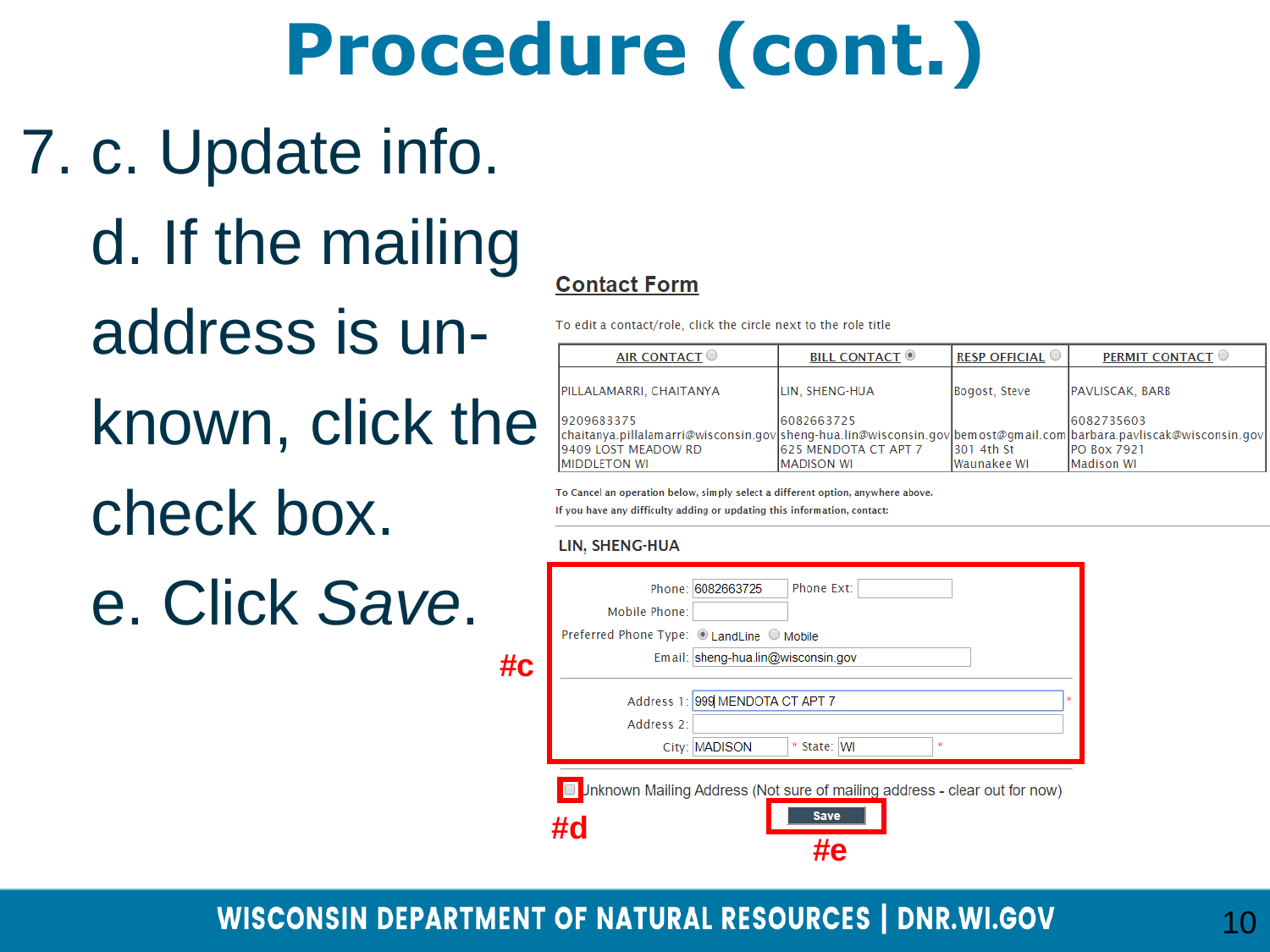- 8. If a new contact role needs to be assigned to a person that has another role at the facility:
	- a. Select the contact to change.
	- b. Choose the appropriate *Edit Action*.
	- c. Click *Save*.

### **Contact Form**

To edit a contact/role, click the circle next to the role title **#a Edit Actions for PERMIT CONTACT RESP OFFICIAL** AIR CONTACT O **BILL CONTACT** O **PERMIT CONTACT**<sup>®</sup> **#b** $\circlearrowright$  This is correct: no action reg'd Should be same as current AIR CONTACT shown PILLALAMARRI, CHAITANYA LIN. SHENG-HUA Bogost, Steve PAVLISCAK, BARB  $\circlearrowright$  Should be same as current BILL CONTACT shown 9209683375 6082663725 6082735603 Should be same as current RESP OFFICIAL shown |chaitanya.pillalamarri@wisconsin.gov|sheng-hua.lin@wisconsin.gov|bemost@gmail.com|barbara.pavliscak@wisconsin.gov 9409 LOST MEADOW RD 625 MENDOTA CT APT 7 301 4th St PO Box 7921  $\bigcirc$  Should be a different person **MIDDLETON WI MADISON WI** Waunakee WI **Madison WI** Correct person; wrong contact information

To Cancel an operation below, simply select a different option, anywhere above.

If you have any difficulty adding or updating this information, contact: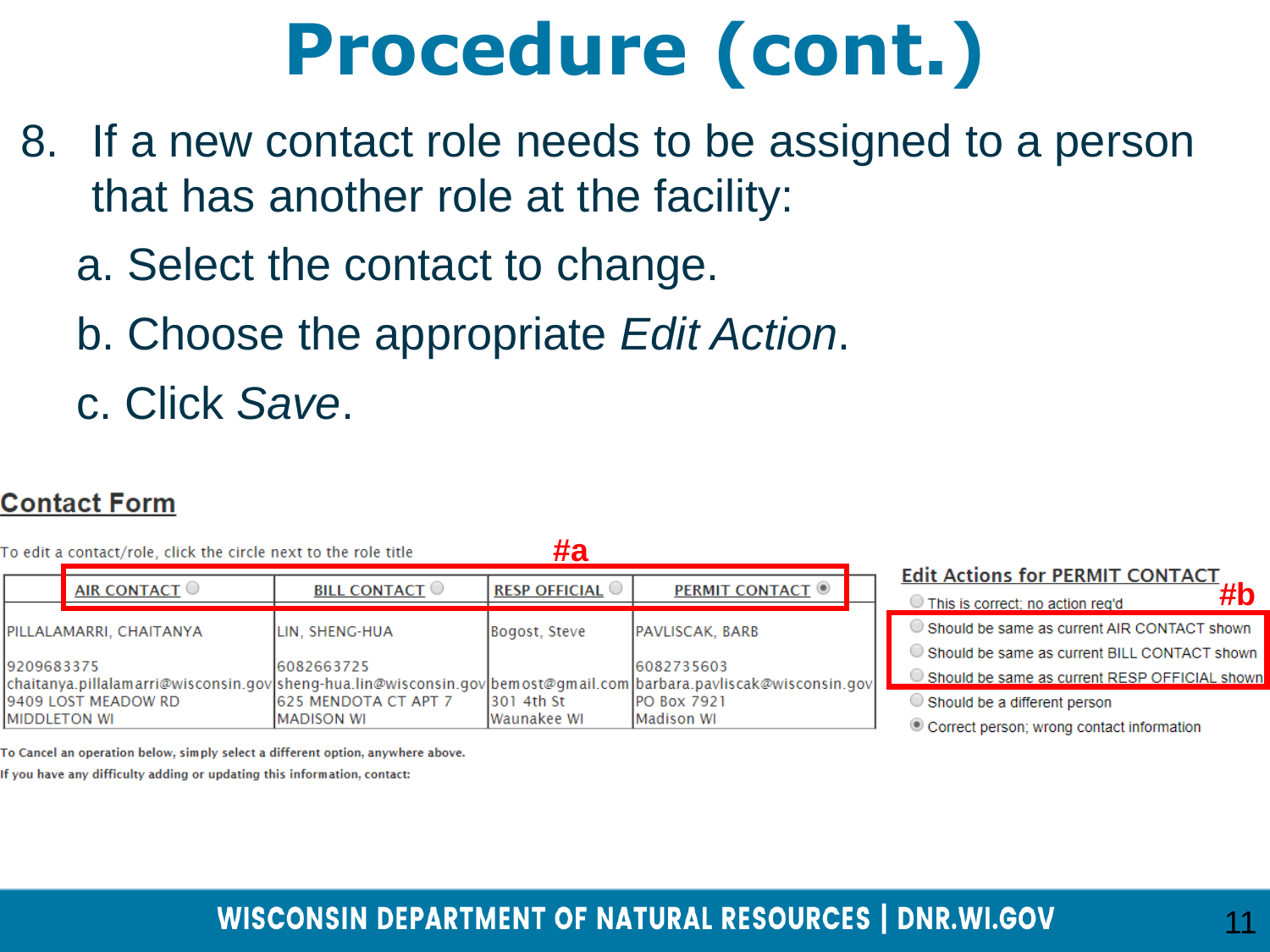- 9. If a new contact role needs to be assigned to a person that had a role at the facility:
	- a. Select the contact to change.
	- b. Choose the appropriate *Edit Action*.

### **Contact Form**



To Cancel an operation below, simply select a different option, anywhere above.

If you have any difficulty adding or updating this information, contact: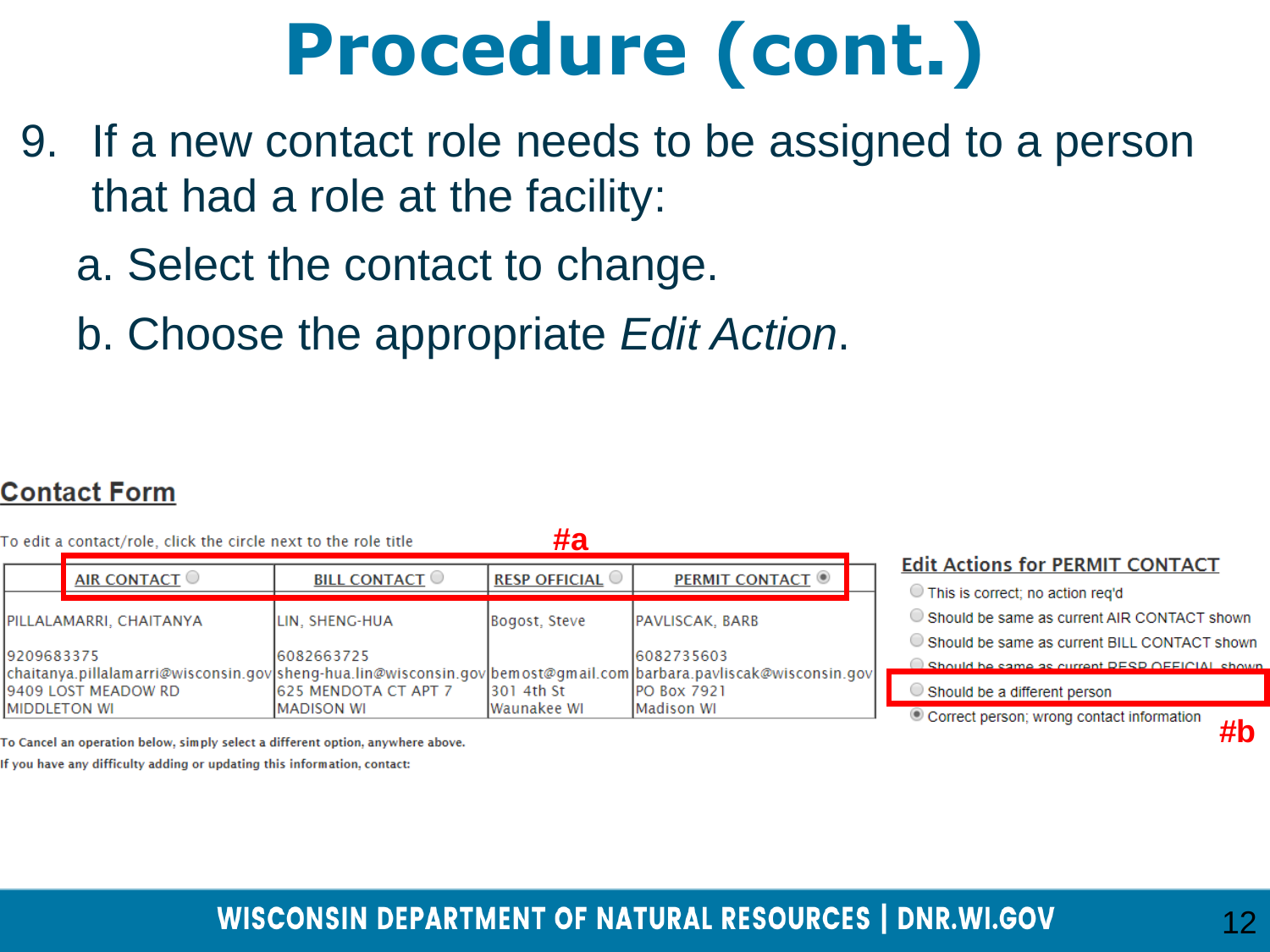### 9. c. Select the contact to whom the role is changing. d. Click the *Make selected be \_\_\_\_\_ CONTACT*.

#### **Contact Form**

To edit a contact/role, click the circle next to the role title

| AIR CONTACT O                                                                                                                             | <b>BILL CONTACT</b> <sup><sup>®</sup></sup> | <b>RESP OFFICIAL</b> $\bigcirc$ | <b>PERMIT CONTACT</b> O |
|-------------------------------------------------------------------------------------------------------------------------------------------|---------------------------------------------|---------------------------------|-------------------------|
| PILLALAMARRI, CHAITANYA                                                                                                                   | Houtler, Emily                              | Bogost, Steve                   | <b>PAVLISCAK, BARB</b>  |
| 9209683375                                                                                                                                |                                             |                                 | 6082735603              |
| chaitanya.pillalamarri@wisconsin.goy emily.houtler@wisconsin.goy bemost@gmail.com barbara.payliscak@wisconsin.goy <br>9409 LOST MEADOW RD | 1101 S Webster St                           | 301 4th St                      | <b>PO Box 7921</b>      |
| <b>IMIDDLETON WI</b>                                                                                                                      | lMadison WI                                 | Waunakee WI                     | Madison WI              |

To Cancel an operation below, simply select a different option, anywhere above.

If you have any difficulty adding or updating this information, contact:

|            | <b>Select</b><br><b>NAME</b> | <b>ADDRESS</b>                                 | <b>PHONE</b>     | <b>EMAIL</b>                    |
|------------|------------------------------|------------------------------------------------|------------------|---------------------------------|
| $\bigcirc$ | Bogost, Steve                | 201 E Washington Ave Madison WI 537032866      | $(555)$ 123-4567 | bemost@gmail.com                |
|            | Bogost, Steve                | 301 4th St Waunakee WI 535971315               |                  | bemost@gmail.com                |
| #cl        | Bogost, Steve                | 202 E Washington Ave Madison WI 53703          | $(555)$ 123-4568 | bemost@gmail.com                |
| $\bigcirc$ | <b>Gray, Ashley</b>          |                                                |                  | ashley.gray@wisconsin.gov       |
| $\bigcirc$ | Houtler, Emily               | 101 S Webster St Madison WI 537033474          |                  | emily.houtler@wisconsin.gov     |
| $\bigcirc$ | Kvitrud, Michael             | 101 S Webster St Madison WI 537033474          | (608) 222-6666   | mike.kvitrud@wisconsin.gov      |
| $\bigcirc$ | LIN, SHENG-HUA               | 625 MENDOTA CT APT 7 MADISON WI 537031135      | (608) 266-3725   | sheng-hua.lin@wisconsin.gov     |
| $\bigcirc$ | Makholm, Martha              |                                                | $(608)$ 267-4231 |                                 |
| $\bigcirc$ | Matty, Randy                 | 201 E Washington Ave Madison WI 537032866      | sdsd             | abc@1234.net                    |
| $\bigcirc$ | <b>PAVLISCAK, BARB</b>       | PO Box 7921 1019 S Wilson Madison WI 537077921 | $(608)$ 273-5603 | barbara.pavliscak@wisconsin.gov |

ake selected be BILL CONTACT

#### **Edit Actions for BILL CONTACT**

This is correct; no action req'd

○ Should be same as current AIR CONTACT shown

O Should be same as current RESP OFFICIAL shown

- O Should be same as current PERMIT CONTACT shown
- Should be a different person
- O Correct person; wrong contact information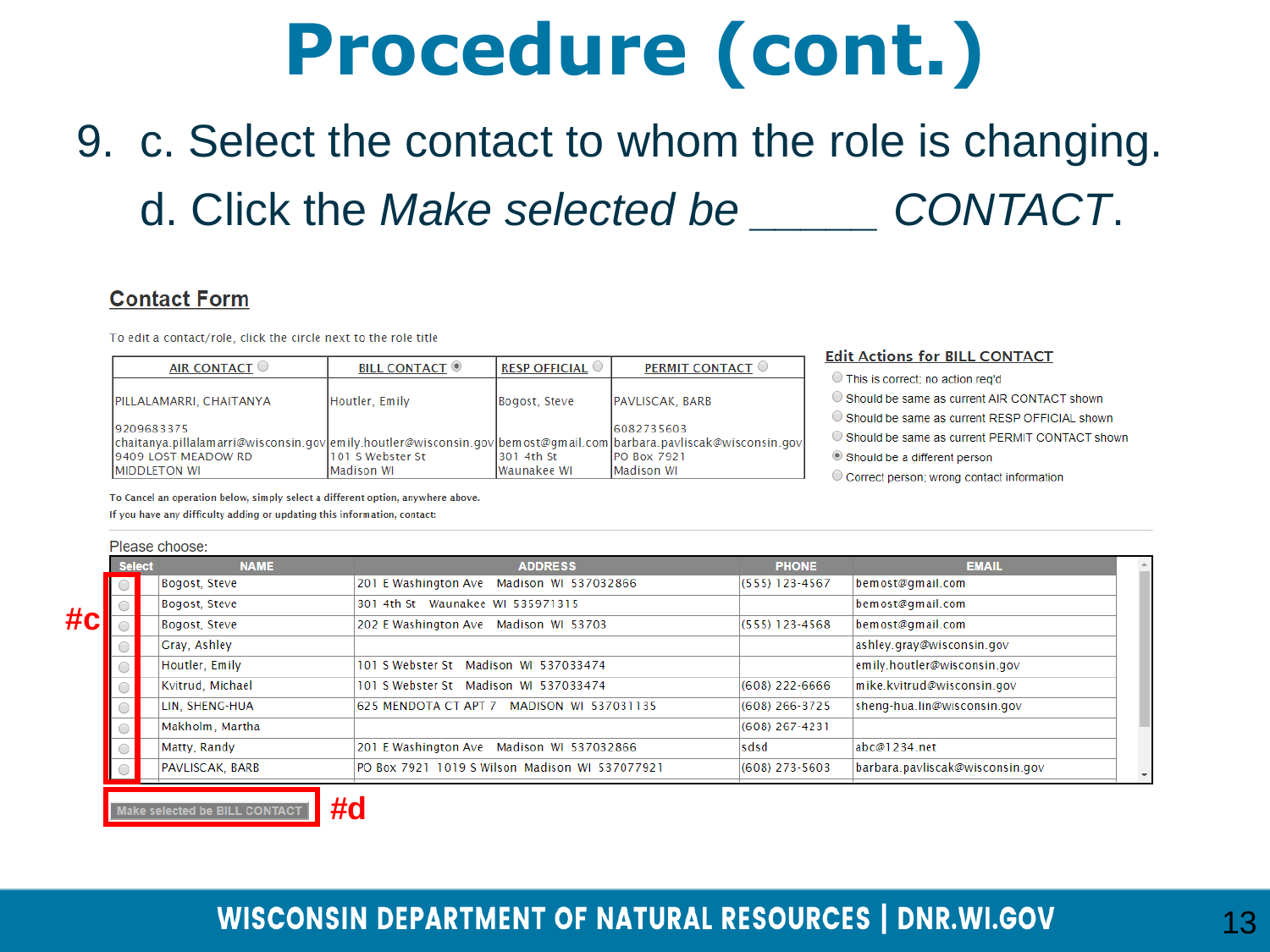### 10.After making updates, click *Contact Information is complete*.

|  | Annual Reporting Home |  |
|--|-----------------------|--|
|--|-----------------------|--|

**Update Facility Info** 

**Update Contacts** 

**Update Device/Process** 

**Final Check/Submit Data** 

Emissions & Billing, QA,

**Summary Reports,** 

**Certification and** 

(UTN)

**Under-Thresholds-Notification** 

**Video Tutorials** (Page will open in a new window/tab)

**Green Indicates Complete** 

#### **Contact Form**

To edit a contact/role, click the circle next to the role title

| AIR CONTACT O                                                                                                                               | <b>BILL CONTACT O</b>                          | <b>RESP OFFICIAL</b> O                                              | <b>PERMIT CONTACT O</b>                                            |
|---------------------------------------------------------------------------------------------------------------------------------------------|------------------------------------------------|---------------------------------------------------------------------|--------------------------------------------------------------------|
| PILLALAMARRI, CHAITANYA                                                                                                                     | Houtler, Emily                                 | Matty, Randy                                                        | <b>PAVLISCAK, BARB</b>                                             |
| 9209683375<br>chaitanya.pillalamarri@wisconsin.gov  emily.houtler@wisconsin.gov  abc@1234.net<br>9409 LOST MEADOW RD<br><b>MIDDLETON WI</b> | 6082646891<br>1101 S Webster St<br>IMadison WI | <b>Isdsd</b><br>201 E Washington Ave 101 S Webster St<br>Madison WI | 6082735603<br>barbara.pavliscak@wisconsin.gov<br><b>Madison WI</b> |

To Cancel an operation below, simply select a different option, anywhere above.

If you have any difficulty adding or updating this information, contact:

**Contact Information is Complete**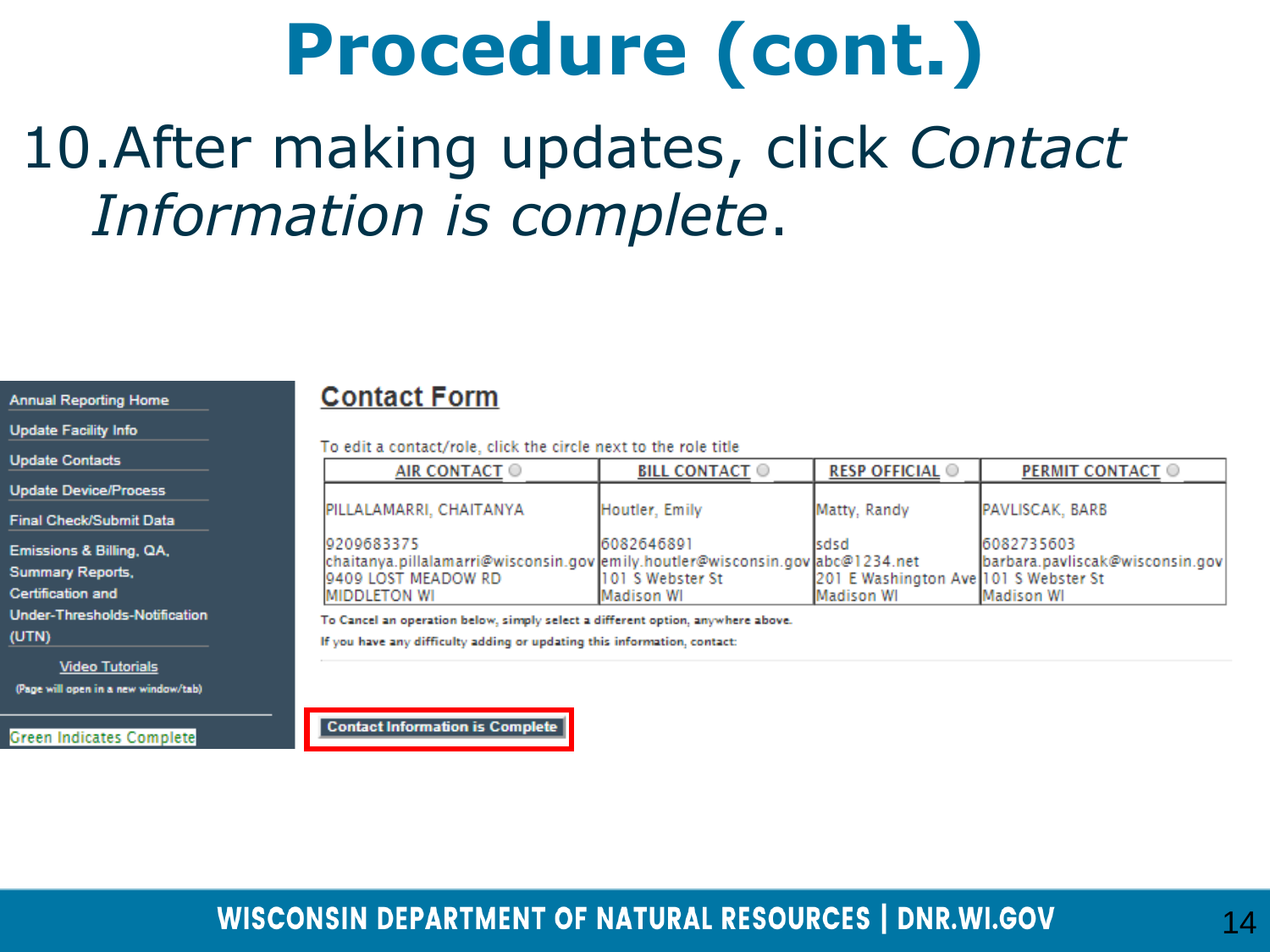11.If a contact needs to be changed to a person that has never been associated with the facility, send below information to

- [DNRAMEmissionsInventory@wisconsin.gov:](mailto:DNRAMEmissionsInventory@wisconsin.gov)
	- New contact's role
	- Name
	- Email address
	- Phone number
	- Mailing address and
	- Job title